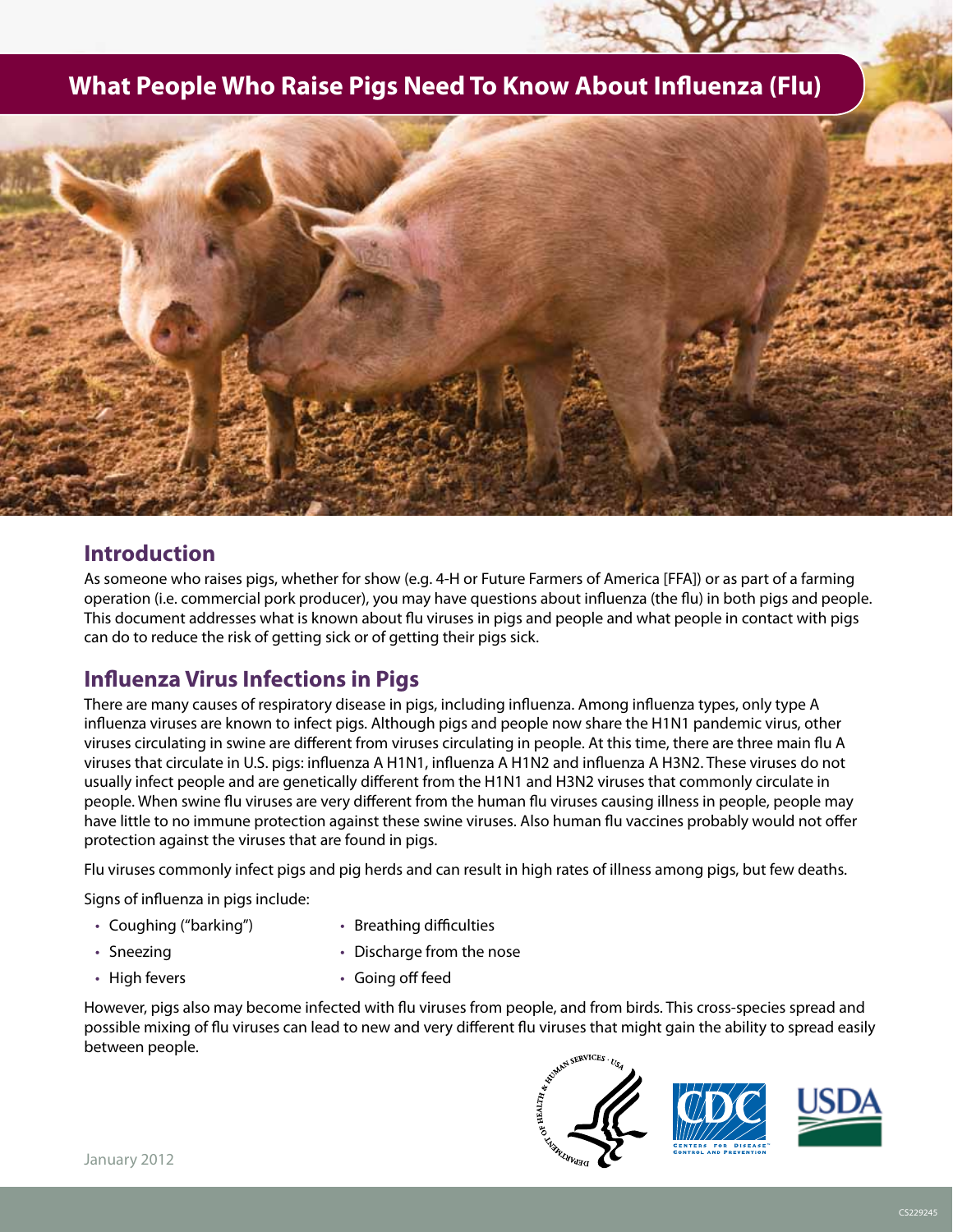# **Questions & Answers about Influenza in Pigs**

#### **Q. How does influenza spread among pigs?**

**A.** Flu viruses are thought to spread among pigs in the same way that human influenza viruses spread among people. That is mainly through close contact between infected and uninfected pigs and possibly from contact by an uninfected pig with an object contaminated by an infected pig. Pigs also can be infected by flu viruses from their human caretakers.

#### **Q. Can influenza virus infections be prevented in pigs?**

- **A.** It may be possible to lessen the risk of infections in pigs and/or severity of disease by following these management strategies:
	- • Vaccinating herds
	- • Using good biosecurity measures
	- Practicing good hygiene
	- Vaccinating pig caretakers with seasonal influenza vaccine
	- • Using proper ventilation systems

#### **Q. What about flu vaccines for pigs?**

**A.** Flu vaccines for pigs can help, but are not 100% effective. Sometimes the vaccine used may not protect against the virus or viruses circulating. In addition, current vaccines may not be effective in young pigs due to interference from antibodies received from the sow. Generally, protection of young pigs is achieved by vaccinating sows; however, those maternal antibodies are not fully protective for the young pig and decrease by the time they are 10 to 13 weeks old or sooner. Producers may vaccinate their animals after maternal antibodies decrease.

#### **Q. How can veterinarians help?**

**A.** You should work together with your veterinarian to develop management strategies to reduce the spread of influenza among herds and to prevent the introduction and spread of flu viruses between pigs, people, and birds.

#### **Q. Can people get swine influenza from eating pork?**

**A.** Swine influenza has not been shown to be transmissible to people through eating properly handled and prepared pork (pig meat) or other products derived from pigs. For more information about the proper handling and preparation of pork, visit the USDA website fact sheet "Fresh Pork from Farm to Table" at http://www.fsis.usda.gov/factsheets/ Pork\_From\_Farm\_to\_Table/index.asp.

#### **Q. What about 2009 H1N1?**

**A.** The 2009 H1N1 flu virus was first detected in people in the United States in April 2009. It was a new influenza virus among humans which was able to spread easily from person-to-person, causing the first influenza pandemic in more than 40 years. This virus had two genes from flu viruses that normally circulate in pigs, in Europe and Asia, three genes that normally circulate in North American pigs, and genes from flu viruses from birds and people as well. This particular virus, however, had not been detected in North American pigs before April 2009. This virus is now considered a human influenza virus.

In October 2009, the first case of 2009 H1N1 flu virus infection in a pig in the United States was confirmed. Pig infections with the 2009 H1N1 flu virus also have been found in other countries, including Canada, Australia and Argentina. USDA and other researchers conducted studies in pigs that showed that the 2009 H1N1 virus caused illness in swine similar to those of other well-known, circulating swine flu viruses. The extent to which the 2009 H1N1 virus continues to infect pigs in the United States is not fully known; however, data from the USDA Swine Influenza Virus (SIV) Surveillance Program suggests the 2009 H1N1 virus may be widespread in the U.S. swine population. This was initially the result of pigs becoming infected with the virus when they came in contact with infected people after April 2009, but likely continues through pig-to-pig spread of the virus.

#### **Q. How common are swine influenza infections in people?**

**A.** Human infections with influenza A viruses normally found in swine (now called variant viruses) are rare events, but the frequency of such detections has increased recently. This could be occurring for a number of reasons including: improved laboratory methods for testing for these viruses in the United States, increased surveillance in the United States for influenza, or it is possible that the increased frequency of detection of variant viruses represents a true increase in the number of such cases, possibly occurring from exposure to infected swine or through subsequent, limited human-to-human transmission.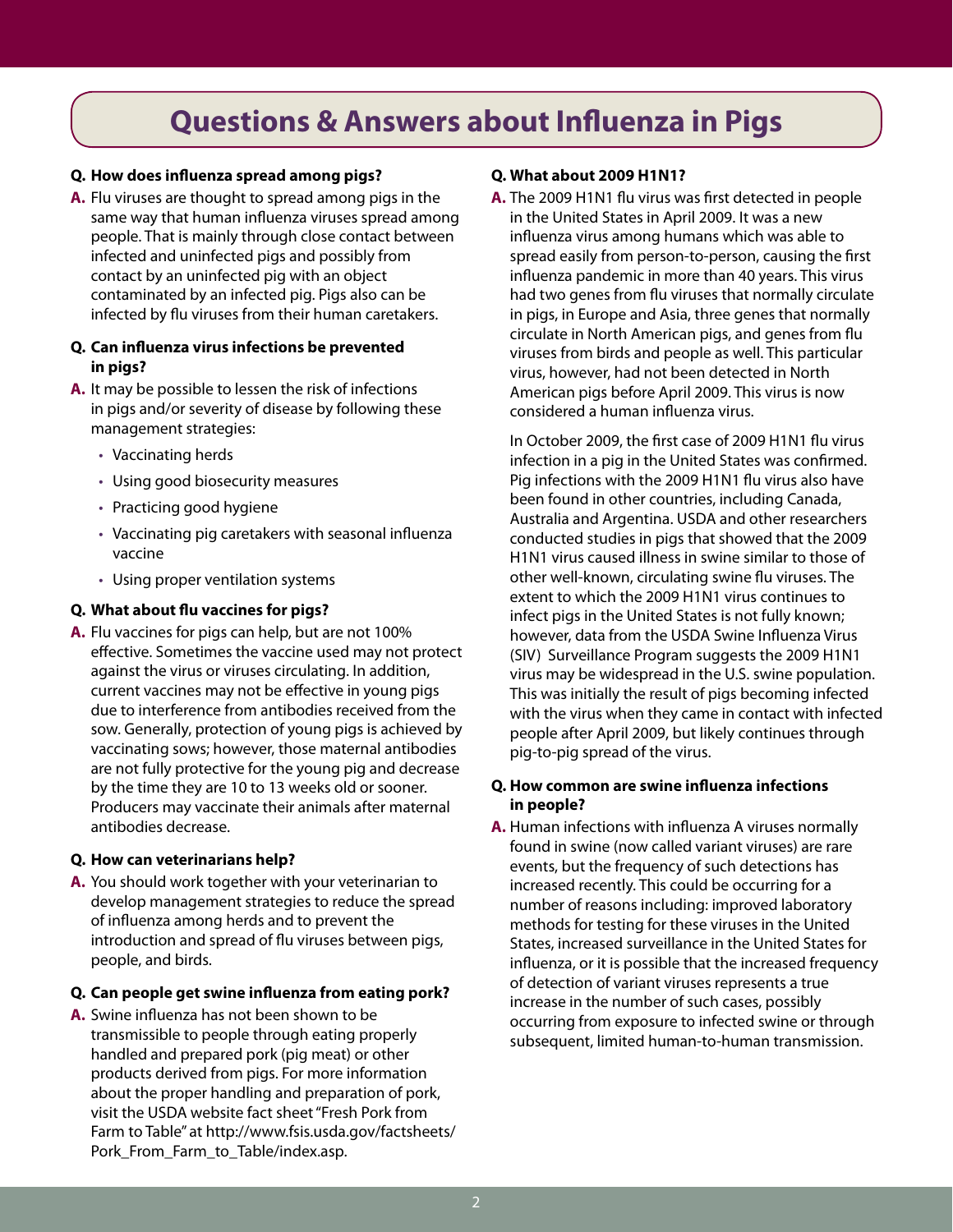# **The Flu Can Spread from Pigs to People and from People to Pigs**

- Human flu viruses can infect pigs and can introduce new flu viruses into the swine population.
- The flu viruses that normally circulate in pigs can infect people, but this is not common.
- In 2005 and 2006, three cases of infection with flu viruses that normally circulate in swine ("variant viruses") were reported in people.
- Beginning in 2007 about three to four of these cases were reported per year. This increased reporting may partially be because human infection with novel (non-human) flu viruses became nationally notifiable in 2007. That means that when a human infection with a non-human influenza virus is detected in people, it must be reported to federal authorities.
- In 2011, 14 cases of infection with variant viruses were reported.
- The flu viruses that commonly spread in humans are different from the ones that spread in pigs, with the exception of 2009 H1N1.
- People who get vaccinated annually against human influenza can still get sick from swine influenza viruses.
- Pigs that have been vaccinated for swine influenza can still get sick from some human influenza viruses.
- When people are infected with variant flu viruses, the symptoms are basically the same as those caused by illness from human influenza viruses and can include fever, cough, body aches, headaches, fatigue and runny or stuffy nose. There may also be vomiting or diarrhea.



- Most reported cases of human infection with variant viruses have occurred in people who have been near infected pigs in public settings such as fairs or petting zoos, or who work directly with infected pigs.
- Recent studies have shown that 15 percent to 25 percent of swine farmers in the United States may have been exposed to flu viruses common among pigs at some time in their lives, as well as about 10 percent of veterinarians.
- Investigations of human cases of infection with variant viruses are routine. These investigations are designed to determine if the flu virus in question is spreading from person to person. It is important to know if flu viruses common among pigs are spreading among people so that cases in other people can be prevented.

## **Prevent the Spread of Flu Viruses Between People and Pigs**

Like everyone else, animal caretakers tending pigs should get annual seasonal influenza vaccines. Although vaccination of people with seasonal influenza vaccine probably will not protect against infection with swine influenza viruses (because they are substantially different from human influenza A viruses), vaccination is important to reduce the risk of transmitting seasonal influenza A viruses from ill people to other people and to pigs. Seasonal influenza vaccination might also decrease the potential for people or pigs to become co-infected with both human and swine influenza A viruses. Such dual infections are thought to be the source of reassortment of two different influenza A viruses which can lead to a new influenza A virus that has a different combination of genes, and which could pose a significant public or animal health concern.

Other routine measures to take:

- Wash your hands frequently with soap and running water before and after exposure to animals,
- • Avoid close contact with animals that look or act ill, when possible, and
- Avoid contact with pigs if you are experiencing flulike symptoms.

If you must come in contact with pigs while you are sick, or if you must come in contact with pigs known or suspected to be infected, or their environment, you should use appropriate protective measures (for example, wear protective clothing, gloves, masks that cover your mouth and nose, and other personal protective equipment) and practice good respiratory and hand hygiene (see next page).